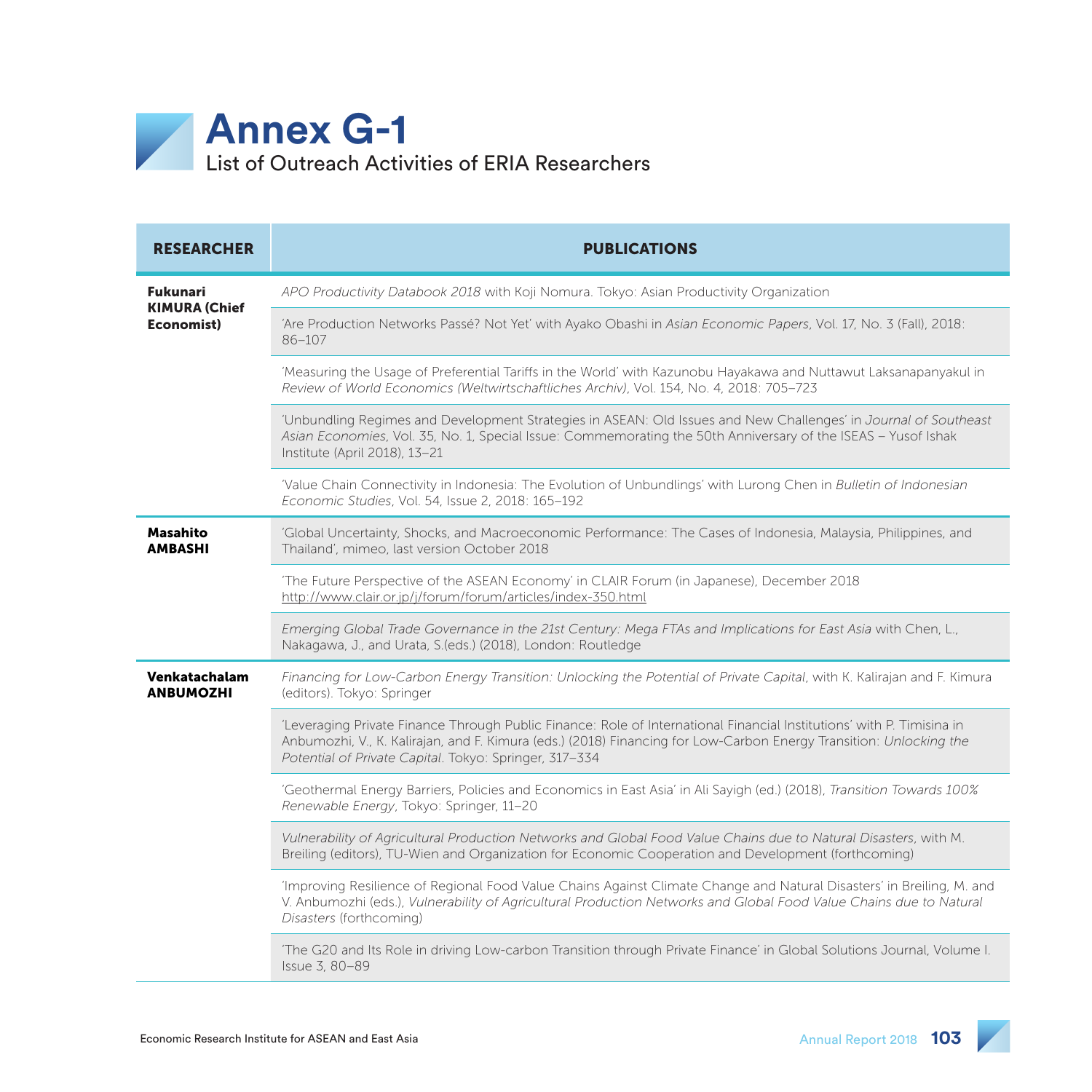| <b>RESEARCHER</b>                            | <b>PUBLICATIONS</b>                                                                                                                                                                                                                                                                                                                   |
|----------------------------------------------|---------------------------------------------------------------------------------------------------------------------------------------------------------------------------------------------------------------------------------------------------------------------------------------------------------------------------------------|
| Venkatachalam<br><b>ANBUMOZHI</b><br>(cont.) | 'Innovations for a Low-Carbon Economy in Asia: Past, Present, and Future' in Silva, V., M. Hall and I. Azevedo (2018),<br>Low Carbon Transition: Technical, Economic and Policy, IntechOpen: Budapest, 11-28                                                                                                                          |
|                                              | 'A Comparative Study on the Role of Public-Private Partnerships and Green Investment in Boosting Low Carbon<br>Investments' with D. David in ADBI Working Paper No. 870, September 2018. Tokyo: Asian Development Bank Institute                                                                                                      |
|                                              | 'Realizing the Sustainable Future: How to bring G20 on Right Track?' in Global Solutions Journal Volume II. Issue 1                                                                                                                                                                                                                   |
|                                              | Anbumozhi V, X Yao and Y Suhud (2019). 'Energy Policy Making and Regional Cooperation for Sustainable Future:<br>Lessons from Historical Analysis of South East Asia' in Geoffron, P., L. A. Greening, and R. Heffron (eds.) (forthcoming),<br>Energy Policy Making after Paris Mandate: A Cross National Comparison. Tokyo: Springer |
|                                              | Op-ed: 'How to Save the Planet While Making a Profit' in The Nation, 6 August 2018                                                                                                                                                                                                                                                    |
|                                              | Op-ed: 'Coming Clean with Biofuels' in China Daily -Asia Weekly, 6-12 August 2018                                                                                                                                                                                                                                                     |
|                                              | Op-ed: 'Creating the Virtuous Circle' in Bangkok Post, 17 October 2018                                                                                                                                                                                                                                                                |
|                                              | Op-ed: 'Managing the G20's Relevance: Japan's Presidential Agenda' in Japan Times, 5 December 2018                                                                                                                                                                                                                                    |
|                                              | Op-ed: 'What are the stakes for ASEAN in Paris 2.0/COP24' in The Brink, 12 December 2018                                                                                                                                                                                                                                              |
|                                              | Op-ed: 'Tariffs a threat to Clean Energy Future of Asia' in China Daily, 14 December 2018                                                                                                                                                                                                                                             |
|                                              | Peer Reviewer: World Energy Outlook 2018, International Energy Agency, Paris                                                                                                                                                                                                                                                          |
|                                              | Book Reviewer: Climate Change and Sub-Sharan Africa: The Vulnerability of Food Supply Chain Actors, by John K<br>Kuwonru, Venon Press                                                                                                                                                                                                 |
|                                              | Session Chair at 'International Conference on Climate Change and Human Responses', organized by Konrad Adenauer<br>Stifung Foundation<br>Hong Kong, China, 31 October-2 November 2018                                                                                                                                                 |
|                                              | Panelist at 'Brewing New Talents for Future Energy Transition' at Women in Renewable Asia Fellowship Gathering<br>Manila, Philippines, 13 November 2018                                                                                                                                                                               |
|                                              | Panelist at 'Driving Universal Access to Electricity and Eliminating Energy Poverty, Solar Philippines' at the ASEAN Solar<br>and Energy Storage Congress<br>Manila, Philippines, 14-15 November 2018                                                                                                                                 |
|                                              | Sessions Chair at a workshop on 'Living Just Outside a Hosting Municipality of Nuclear Facilities'<br>Maizuru, Kyoto, 22 January 2019                                                                                                                                                                                                 |
|                                              | Session Chair at a workshop on 'Living in the hosting Municipality of Nuclear Facilities'<br>Shizuoka, Japan, 24 January 2019                                                                                                                                                                                                         |
|                                              | Presenter and Session Coordinator at the Public-Private Dialogue on Unlocking the Potentials of Private Finance for<br>Low-carbon Energy Transition, organized by Asian Development Bank Institute<br>Tokyo, Japan, 21-22 February 2018                                                                                               |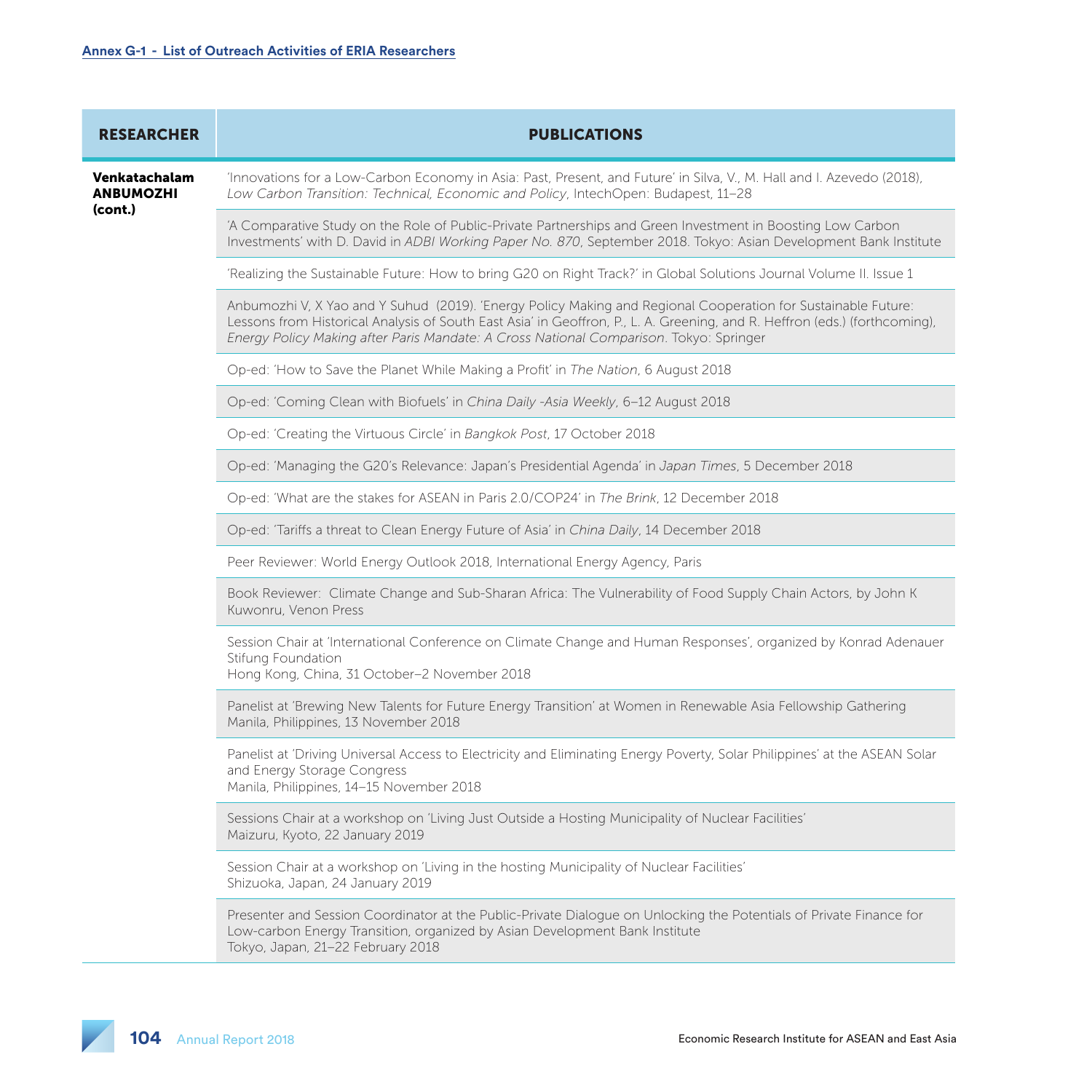| <b>RESEARCHER</b>          | <b>PUBLICATIONS</b>                                                                                                                                                                                                                |
|----------------------------|------------------------------------------------------------------------------------------------------------------------------------------------------------------------------------------------------------------------------------|
|                            | Presenter and Session Moderator on '3R as a Way for Moving towards Sufficiency Economy - Implications for SDGs:<br>Ninth Regional 3R Forum in Asia and the Pacific'<br>Bangkok, Thailand, 4-6 March 2019                           |
| <b>Lurong CHEN</b>         | Report on A Joint Feasibility Study on ASEAN-Canada FTA (Executive Summary). Jakarta: ASEAN Secretariat, February<br>2019. The full report is considered an official document by the ASEAN Secretariat for internal use only       |
|                            | Emerging Global Trade Governance in the 21st Century: Mega FTAs and Implications for East Asia with Urata, S., J.<br>Nakagawa and M. Ambashi (eds.) (2018), London: Routledge.                                                     |
|                            | Thematic chapter in OECD (2018), Economic Outlook for Southeast Asia, China and India 2019: Towards Smart Urban<br>Transportation, Paris: OECD Publishing                                                                          |
|                            | Thematic chapter in OECD (2018), Economic Outlook for Southeast Asia, China and India 2018 - Update: Promoting<br>Opportunities in E-commerce, Paris: OECD Publishing                                                              |
|                            | 'Value Chain Connectivity in Indonesia: The Evolution of Unbundlings,' with F. Kimura in Bulletin of Indonesian<br>Economic Studies, Vol. 54(2): 165-192                                                                           |
|                            | 'Japan and China in a Two-Hub Formation of Regional Integration in East Asia' in H. Loewen and A. Zorob (eds.)<br>Initiatives of Regional Integration in Asia in Comparative Perspective: Concepts, Contents and Prospects, 23-41. |
| Doan Thi Thanh<br>HA       | 'Multi-product Firms, Tariff Liberalization and Product Churning in Vietnamese Manufacturing' in ADBI Working paper<br>No. 918, January 2019. Tokyo: Asian Development Bank Institute                                              |
| <b>HAN Phoumin</b>         | 'Perspectives on Mekong-Japan cooperation for inclusive growth and mutual benefits' in Asia Pathways, Asian<br>Development Bank Institute blog, 16 November 2018                                                                   |
| Michikazu<br><b>KOJIMA</b> | 'Designing Future Visions of Sustainable Consumption and Production in Southeast Asia' with Y. Kishita, S. Kuroyama,<br>M. Matsumoto, and Y. Umeda in Procedia CIRP Volume 69 (2018), 66-71                                        |
|                            | Recycling and World Economy (in Japanese), Tokyo: Chuokoron-sha, May 2018 (Translated into Korean with Preface<br>for Korean reader was published in March 2019)                                                                   |
|                            | 'Impact of Chinese Restriction on Importing Recyclable Waste' in Kankyo Shimbun, 13 June 2018                                                                                                                                      |
|                            | 'The Problem of Plastic Waste in Ocean is "adrift"' with F. Iwasaki in Diplomacy, Volume 52, November-December<br>2018, 90--94 (in Japanese)                                                                                       |
| Yanfei Ll                  | Op-ed: 'Understanding China's Technological Rise' in The Diplomat, 3 August 2018                                                                                                                                                   |
|                            | Op-ed: 'Trading Renewable Energy Through the ASEAN Power Grid' in the ASEAN Centre for Energy, 7 August 2018                                                                                                                       |
|                            | Op-ed: 'Hydrogen on the rise as clean fuel' in China Daily, 28 September 2018                                                                                                                                                      |
|                            | 'A cooperative game theoretic approach on the stability of the ASEAN Power Grid' in Energy Economics, Volume 75,<br>September 2018, 492-502                                                                                        |